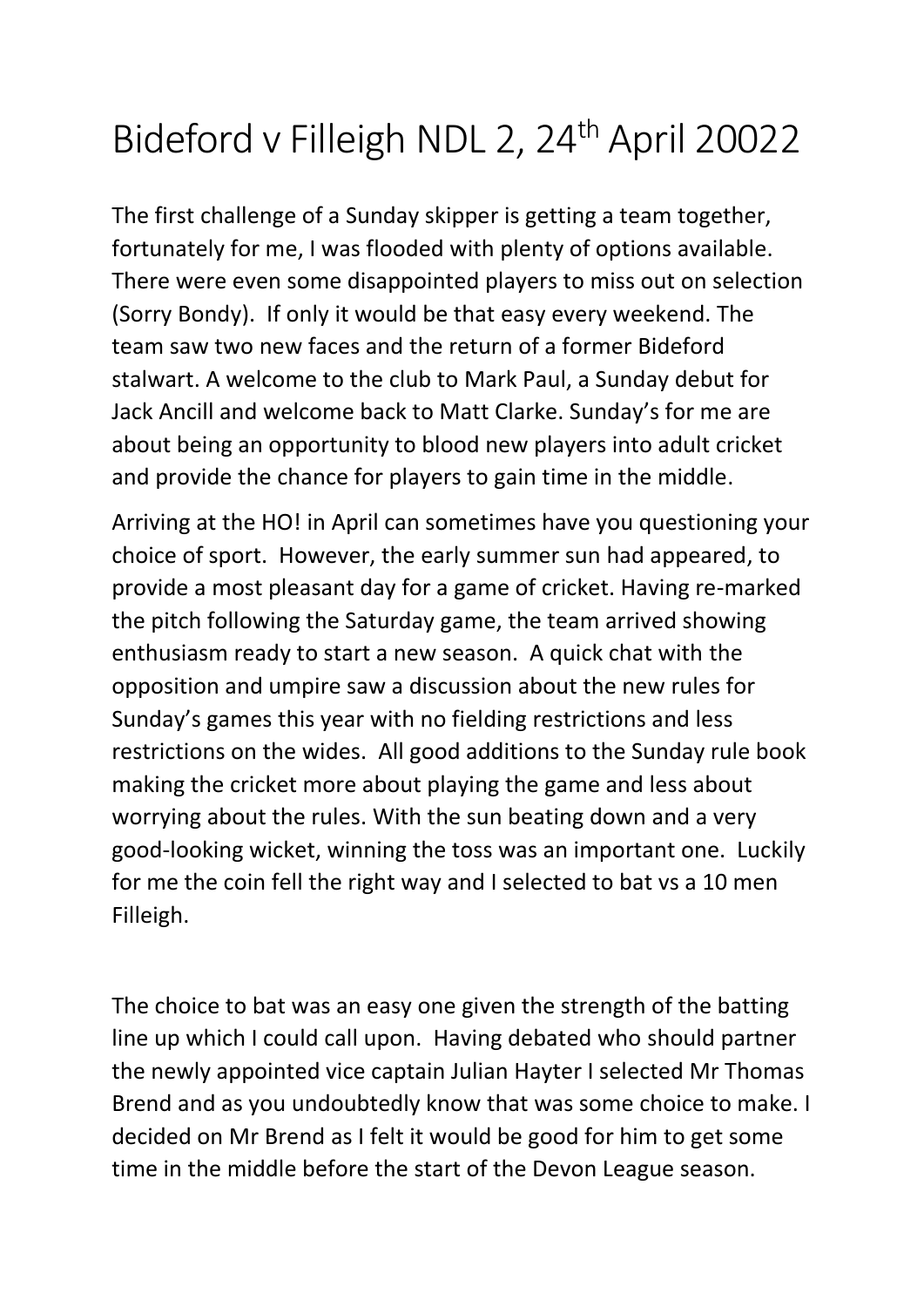Both openers would look very comfortable, quickly settling into the job of building runs. It soon began a race to 50 for the two openers, one which was won by Julian, which shows his ability to punish bowling from the very beginning of the innings. I am hopeful he will be able to build many more of these innings on Sunday's over the course of this year. Julian was quickly followed to fifty by Mr Brend, who was looking at his menacing best by piercing gaps around the ground off the tricky slow bowling of Kevin Toze. The 100 was quickly brought up by the opening pair at around the  $12<sup>th</sup>$  over of the game. Unfortunately, Julian would fall for a 52 LBW, he was certainly frustrated by this, seeing an opportunity to achieve his maiden century.

Brend was joined at crease by Jim Keates who has developed into a very secure batsman over the last couple of years, As Jim settled in slowly building an innings, it was time for the Brend show, who was continuing to accelerate the scoring rate at the neglect of the Filleigh bowling attack. Brend soon reached his 100 and did question whether it was time to retire, however as this was first league game I encouraged him to continue going.

We reached drinks with the score at around 200 which already looked like a menacing total. In a previous match report, there were questions about the ability of the club members to make a mixture of squash which is suitable for the palate of Mr Aviston. Having left the squash making in the hands of Senior Keates this week I was confident that this would be taken care of and an agreeable mix to suit all would be made. However according to those who tasted Keates's brew, he had forgotten to add water to the Tesco's four times concentrate. The lack of Tea's has seen the disappearance of club members who know how to make a good mixture of squash, so we would appreciate anyone who runs a training course in "the basics of making squash" to please get in touch.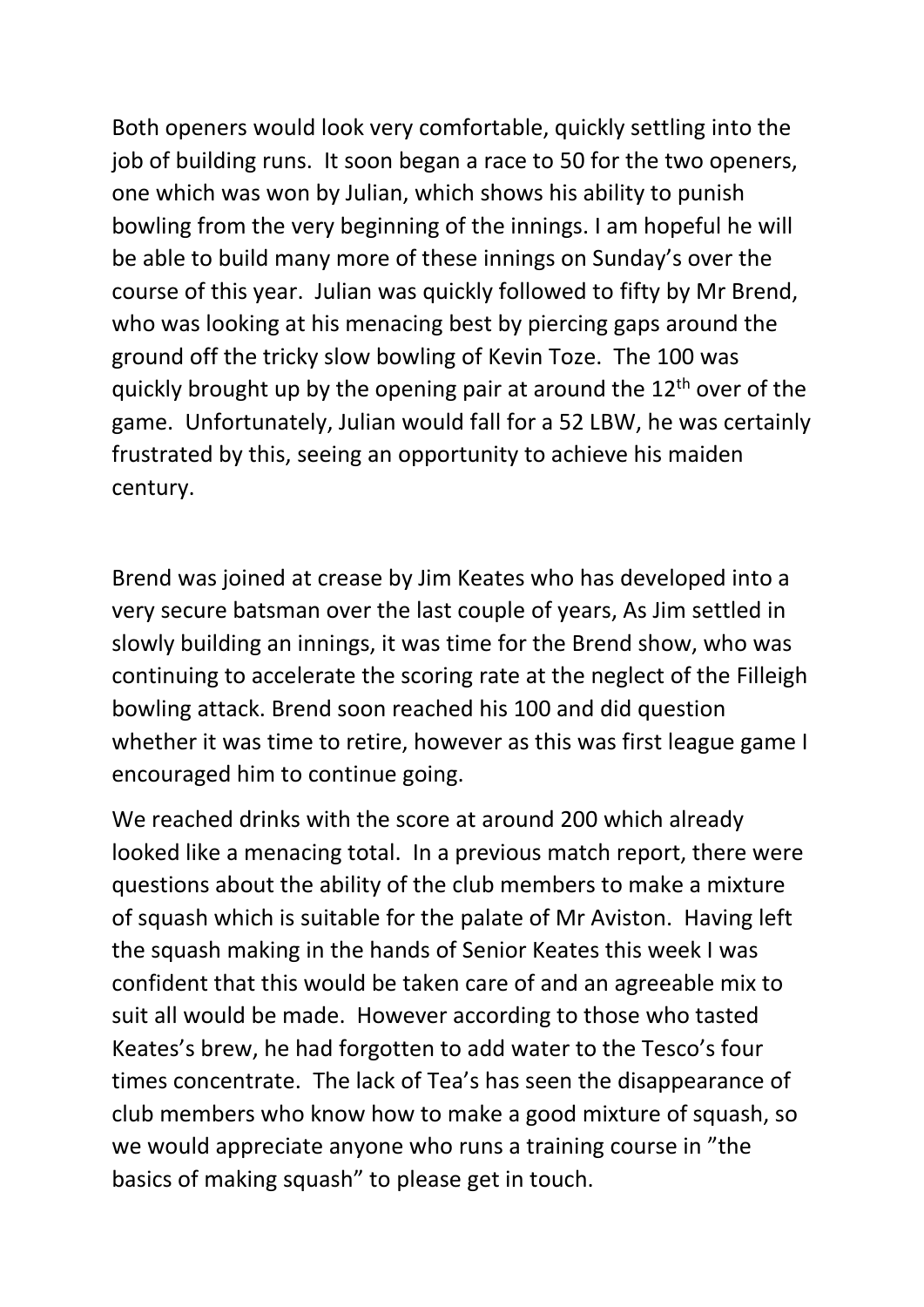Over the course of the next twenty overs Mr Tom Brend would complete one of the most destructive and devastating demolitions witnessed in history of the North Devon League. As if by magic, Club and North Devon League Historian Paul Argyle arrived to witness the occasion. I sure that Brend's name will continue to haunt the discussions of the Jack Russel for years to come. For someone who had a previous high score of a little over a 100, Tom showed few nerves to fly pass 150, then to bring a rapid 200. With the discussion turning to the club record score of 214 by Andy Webbe, this was broken by Brend as our overall score rocketed towards 400. At the other end Jim continued to build towards his 50 by rotating strike easily with some accomplished drives down the ground. For me as a Captain the concern was whether Jim was going to make his 50. Luckily, he made his 50 in the 38th over of the innings. He was clearly proud of himself taking off his helmet to celebrate his landmark. Meanwhile at the other end Brend who had slightly slowed his scoring to guide Jim to his 50 ended up with an astonishing 273, which demonstrates the skill and craft which he has developed. We would end up with a mammoth total of 427, the second such score in the last two years, opposition bowling attacks will certainly fear coming to HO! and receiving bowling figures of over 10 an over.

We moved quickly in the second innings without a Tea which will be sorely missed by all Sunday players as one of the key motivating factors to play cricket. With many of the team not batting my task as captain was to make sure everyone got themselves a bowl and get practice for the season ahead. James Hayter and Jack Ancill would open up and challenge their two openers who clearly saw themselves with an opportunity to spend time in the middle on a quality pitch. Both opening bowlers were unlucky not to gain themselves a wicket on a day where wickets were certainly difficult to come by. Slower bowlers Martin Stewart and Ollie Keates would come on to test the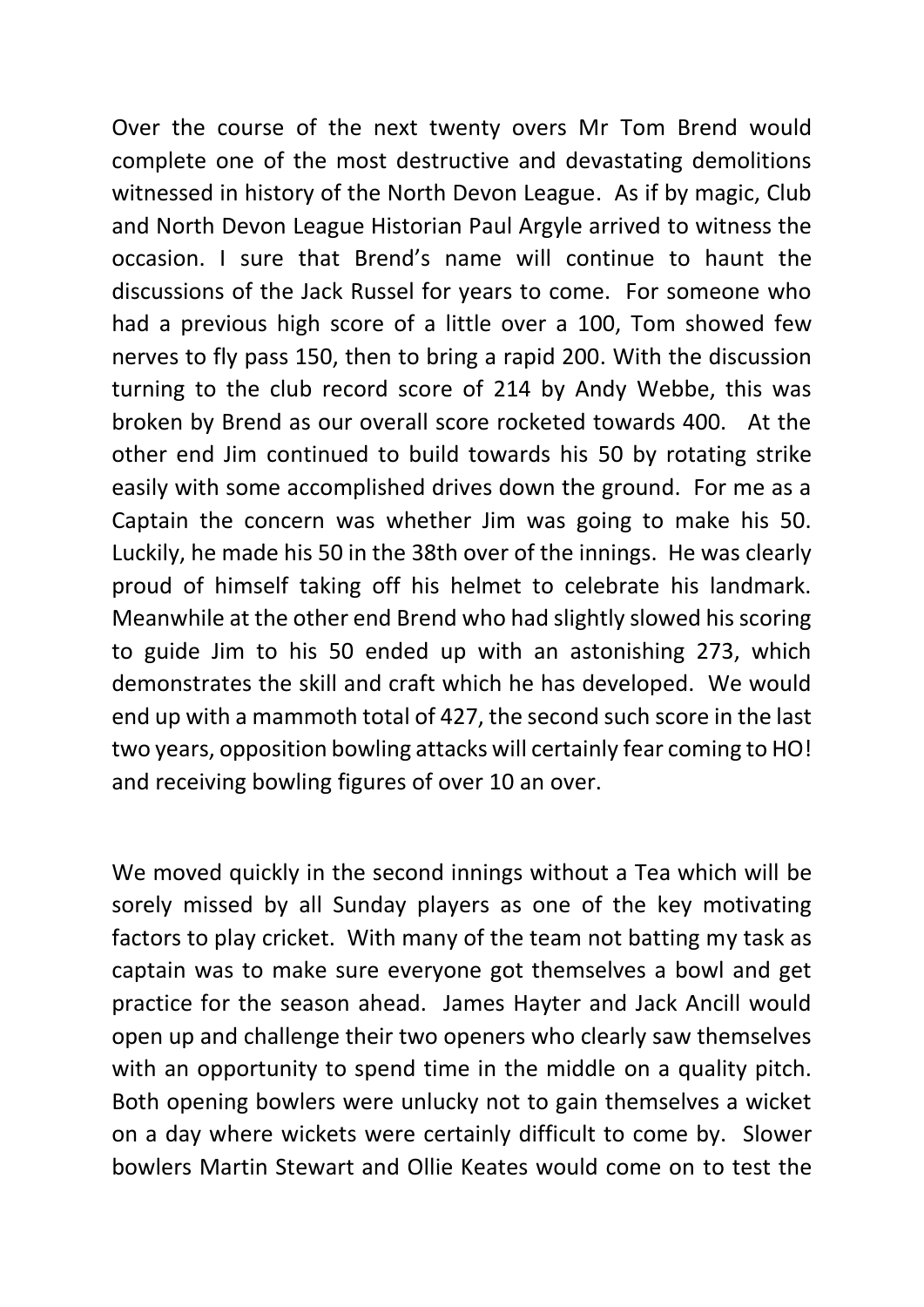batsmen's patience. Neither would achieve a breakthrough before drinks. Despite reaching a very good 100 for 0 at Drinks, Filleigh still faced a monster total of 300 runs more runs to chase for the win and over 100 runs more to gain any points for their efforts. Young Seamer Adam Rashid would takeover from Martin at the top and would quickly achieve himself a wicket. Filleigh's opening batsman who was looking to accelerate post drinks, was taken by a stunning forward diving catch from James Hayter. a young man who never seems to have a quiet game. With the fall of Filleigh's danger man any possibility of them chasing the total had disappeared. Ollie began his list on the fridge this year with a wicket caught by myself. Filleigh to their credit continued to bat sensibly and punished the bad balls. Mark Paul would replace Ollie at the end of his 8 and show some promising signs of spin and turn which will be useful during the season. Patiently awaiting his return to action was Matt Clarke who show himself to provide a quality bowling addition to the side, demonstrating an accurate line and length to his bowling which tested the batsmen's patience, with his varied range Clarky manged to grab himself two wickets to end the day.

The game would end with us winning by 200 runs which makes for a fantastic start to season and a result which will be difficult to follow. To their credit 10 men Filleigh showed a great effort in the field until the end and made a number of great stops to prevent further punishment. Undoubtedly as Captain I was delighted with the start to the season, all of the batsmen reaching 50 and the bowlers showing patience on a quality batting wicket. The innings of Tom will one which will be remembered for many years by all who witnessed it. The biggest compliment I can give Tom was from the discussion of their players after game, who when questioning what had gone wrong could not even remember a half chance to get Brend out. A truly remarkable innings which will strike fear for many seasons to come.